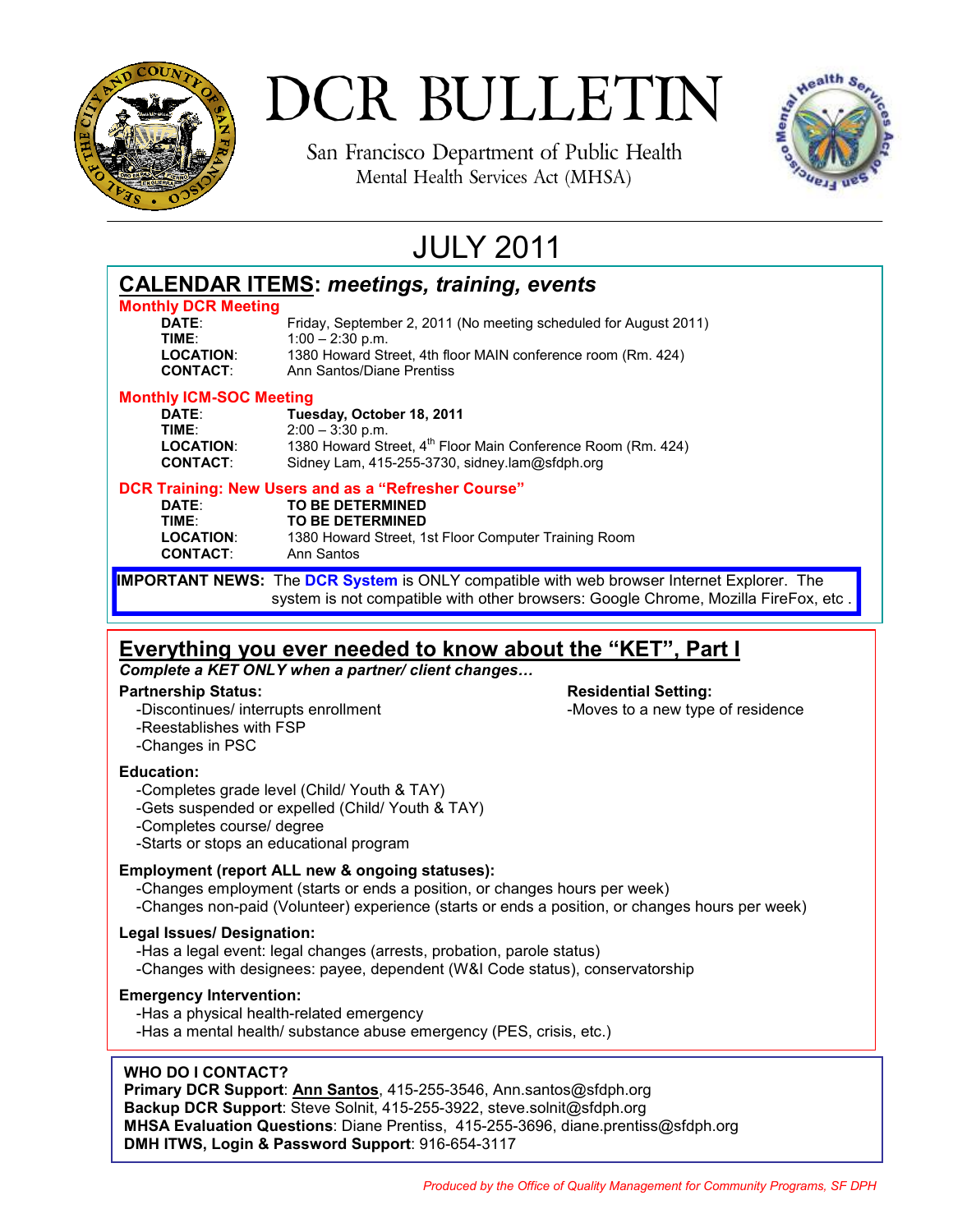

# DCR BULLETIN

San Francisco Department of Public Health Mental Health Services Act (MHSA)



## JULY 2011

### **Everything you ever needed to know about the "KET", Part I**

### *Important Notes about the KET…*

- 1) When a key event occurs, fill out the relevant sections ONLY. Leave the rest blank.
- 2) You can record multiple events on the same KET if:
	- A. They happen in the same month
	- B. The events that you are reporting are all different types of events, occurring in different domains of the KET
		- I. Example: Key events occurs on:
			- 1. 4/1/2011: Volunteer: Pet hospital 2. 4/13/2011: PSC Change 3. 4/25/2011: Hospital: SA
			- —> Three events occurring in the same month BUT in different domains of the KET
	- C. When two key events occur in the same domain you have to record the second event on a NEW KET because the KET only allows for one event to be reported in each domain.
		- I. Example: Key events occurs on:
			- 1. 4/12/2011: Arrested
			- 2. 4/13/2011: Jail
			- 3. 4/15/2011: Released from jail to shelter/ homeless
			- 4. 4/16/2011: Probation
			- —> Four events occur in the same month BUT two of them-jail and shelter/ homeless– are in the same domain of the KET
			- —> You can report three of the events-arrest, jail, and probation– in the SAME KET
			- —>However, reporting the release from jail to shelter/ homeless must be reported on a NEW KET because both jail and shelter/ homeless are in the residential domain.